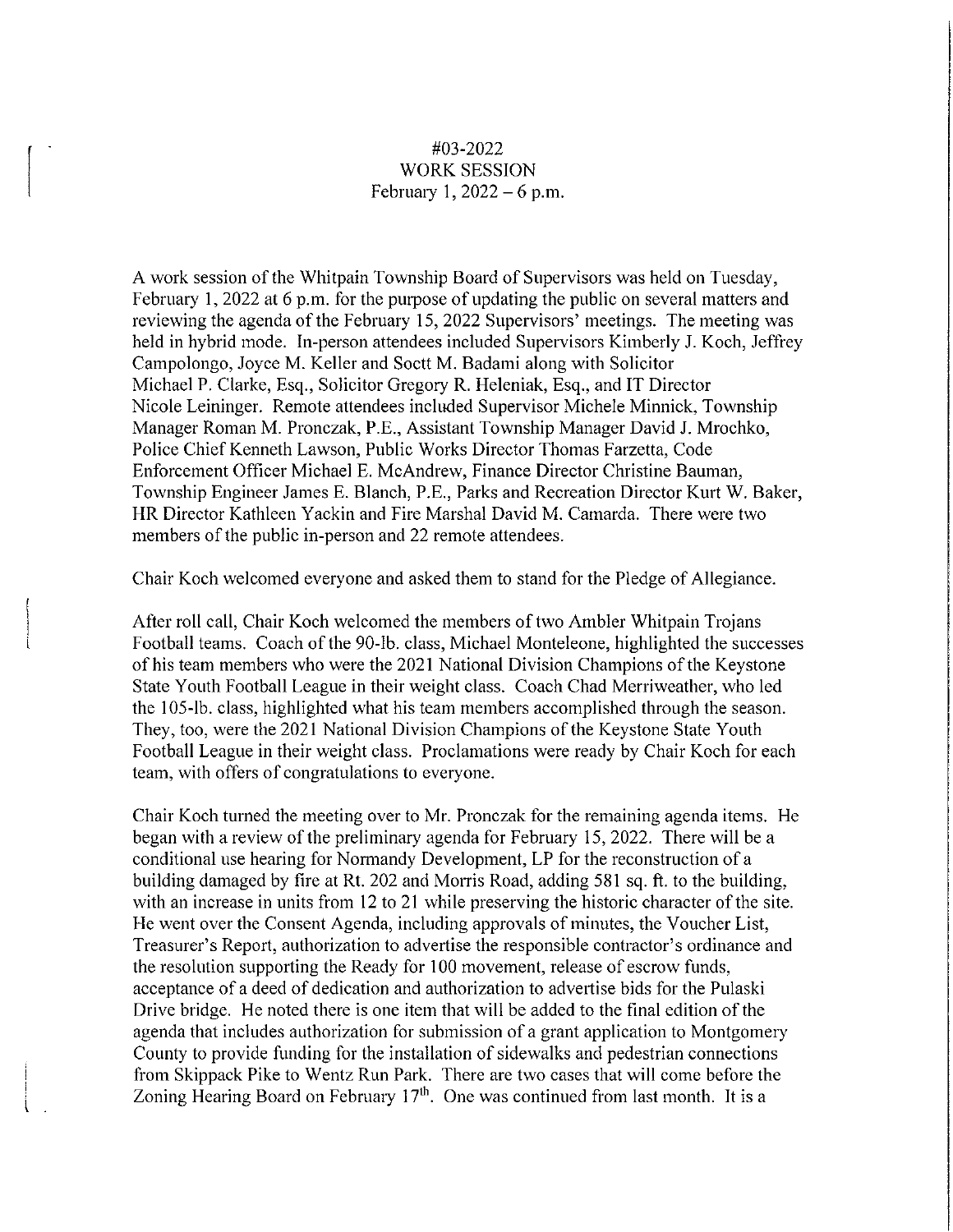#03-2022 Work Session February 1, 2022 Page 2

l

residential property that involves a cabana that was built two feet from the property line, and the ordinance requires a minimum of five feet. The other applicant, Family Dining, Inc., is returning for confirmation of variances granted in January 2019 to install two menu boards and two ordering stations at 1760 Swede Road that were not installed when the relief was granted. With no questions from the Board, Mr. Pronczak returned to the work session agenda.

Mr. Pronczak discussed holding a Strategic Planning Session with the Board and Department Heads. This session normally starts off the budget season, though we have not held one in the past two years. Ideally, it is better to hold the session in person, though he is proposing a virtual gathering this year in order not to delay it. A preliminary session will be held February  $18<sup>th</sup>$  with all Department Heads. He asked that the Board consider a full group meeting on a weekday evening, or Saturday or Sunday morning, either completely virtual or in hybrid format.

Mr. Pronczak gave an update on the Mermaid Lake property. We received good news from an evaluation of environmental conditions. Soil samples were taken in the areas around the golf course greens, which had elevated levels of mercury and arsenic from pesticides and herbicides. In an abundance of caution, we also tested groundwater for any impacts. Both rounds of testing have been completed, and there was no impact to tested groundwater. We will continue to work with the environmental consultant regarding removal of contaminated soils. It is possible, if a proposal is received, that there will be an agenda item added to the February  $15<sup>th</sup>$  agenda to move forward with this process.

Mr. Pronczak asked Supervisor Keller and Mr. Mrochko to give an update on the ordinance to establish meadows. They have been working together to bring this forward. Supervisor Keller indicated that having meadows are beneficial to the environment, and this Board makes the environment a focus. Meadows include a diverse array of plantings, they reduce stormwater runoff, help water absorption and reduce the need for pesticides. An ordinance will help those who would like to create a meadow on their property and would eliminate property maintenance penalties for grass or plant overgrowth. Mr. Mrochko added that a meadow does not mean you stop mowing your lawns. To ensure that a functioning meadow is created, the ordinance mandates inspections. These inspections would be completed by the Township's land planner at three stages: at inception, during the first growing season, and in the second growing season. The ordinance will be crafted for three-year cycles, and establishing a meadow requires much work. The proposed fee structure could be \$350 for less than five acres, and \$700 for five or more acres. For smaller residential property owners where people are doing their best to help the environment, there are discussions about the idea of the Township absorbing some of the costs through grants. Supervisor Campolongo states this is a great idea, and he likes the point about affordability. We should keep this in mind to make this available to residents of all economic backgrounds. It is a good initiative.